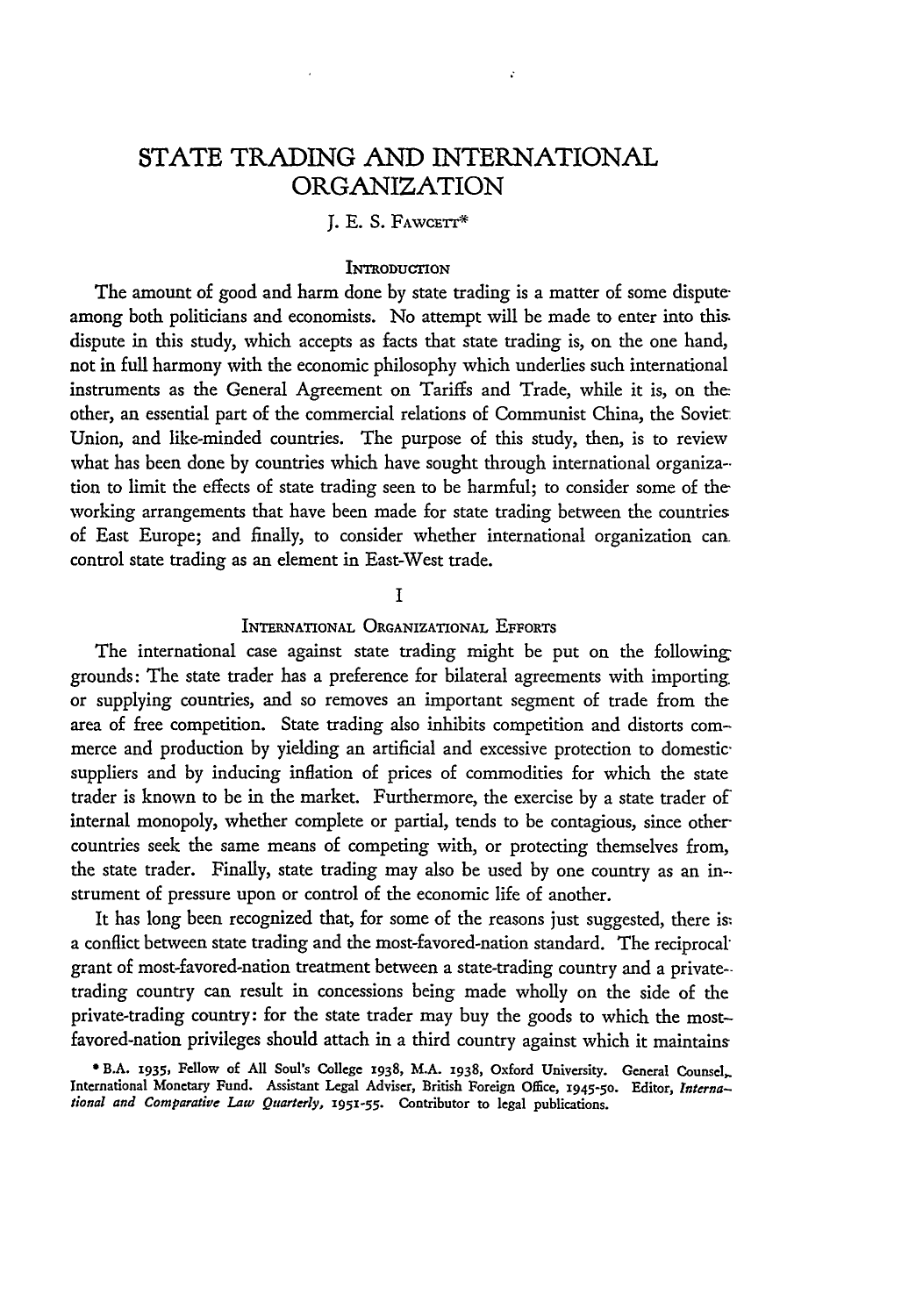a high tariff and then, being itself an arm of the government, obtain a refund of the duties imposed; for this reason, the import of goods from the private-trading country in the state-trading country would not be materially increased by the adoption of reciprocal most-favored-nation treatment.<sup>1</sup> A series of bilateral agreements,<sup>2</sup> which began with the Soviet Union-Latvia Commercial Agreement, 1927, was marked by an effort to strengthen the most-favored-nation clause in two ways: by a requirement that the Soviet Union purchase a fixed quantity of commodities over time, "a rough and ready way of attempting to put the relations between a free-enterprise and a state-trading country on an equitable basis";<sup>3</sup> and by the more insubstantial support of an undertaking that "so far as relates to the treatment accorded by each party to the trade with the other, they will be guided in regard to the purchase and sale of goods **...** to the employment of shipping **...** and all similar matters by commercial and financial considerations only. . . .<sup>34</sup>

Similar principles were embodied in the trade agreement of 1938 between the United Kingdom and the United States. Article  $VIII(r)$  provided that where a monopoly was established or exclusive trading privileges were given to an agency by either contracting party, then first, the commerce of the territories of the other "shall receive fair and equitable treatment in respect of the foreign purchases of such monopoly or agency" (principle of nondiscrimination); and second, "such monopoly or agency will, in making its foreign purchases of any article, be influenced solely by considerations, such as those of price, quality, marketability and terms of sale, which would ordinarily be taken into account by a private commercial enterprise interested solely in purchasing on the most favourable terms."<sup>5</sup>

The first attempt to generalize these principles and give them a multilateral structure was made in the drafting of a charter for an International Trade Organization. A section of the Havana Charter, entitled "State Trading and Related Matters," was intended to subject import and export monopolies to a rule of nondiscrimination and fair commercial practice.<sup>6</sup> Article twenty-nine used the concepts and much of the language already familiar in bilateral agreements: state enterprises were to conduct their trade "in a manner consistent with the general principles of non-

<sup>2</sup> Treaty of Commerce Between the Union of Soviet Socialist Republics and Latvia, June 2, 1927, No. **1591,** 68 L.N.T.S. **321;** Treaty of Guarantee and Neutrality With Protocol Between the Union of Soviet Socialist Republics and Persia, Oct. **1, 1927, No.** 262o, **112** L.N.T.S. **275;** Commercial Agreement With the Union of Soviet Socialist Republics, July *13, 1935, 49* **STAT. 3805,** E.A.S. *No.* 81 (effective July *13,* **1935);** Commercial Agreement With the Union of Soviet Socialist Republics, Aug. *6,* **1937, 50 STAT.** 1619, E.A.S. No. 105 (effective Aug. 6, 1937).

HARRY HAWKINS, COMMERCIAL TREATIES AND AGREEMENTS 202 (1951).

'Temporary Commercial Agreement Between the United Kingdom and the Union of Soviet Socialist Republics, April *z6, 193o,* No. **2340, 1o L.N.T.S. 409,** 48 (denounced **by** the United Kingdom in 1934).

'Trade Agreement With the United Kingdom, Nov. **17,** 1938, *54* **STAT.** x897, E.A.S. No. *164* (effective **Dec. 24,** 1939).

**'** United Nations Conference on Trade and Employment, *Final Act and the Havana Charter for an International Trade Organization, CMD.* No. 7375, c. 4, § D, arts. **29-32** (1948).

**<sup>&#</sup>x27;See** Domke **&** Hazard, *State Trading and the Most-Favored Nation Clause,* **52** *A.* J. *INT'L* L. *55* (1958).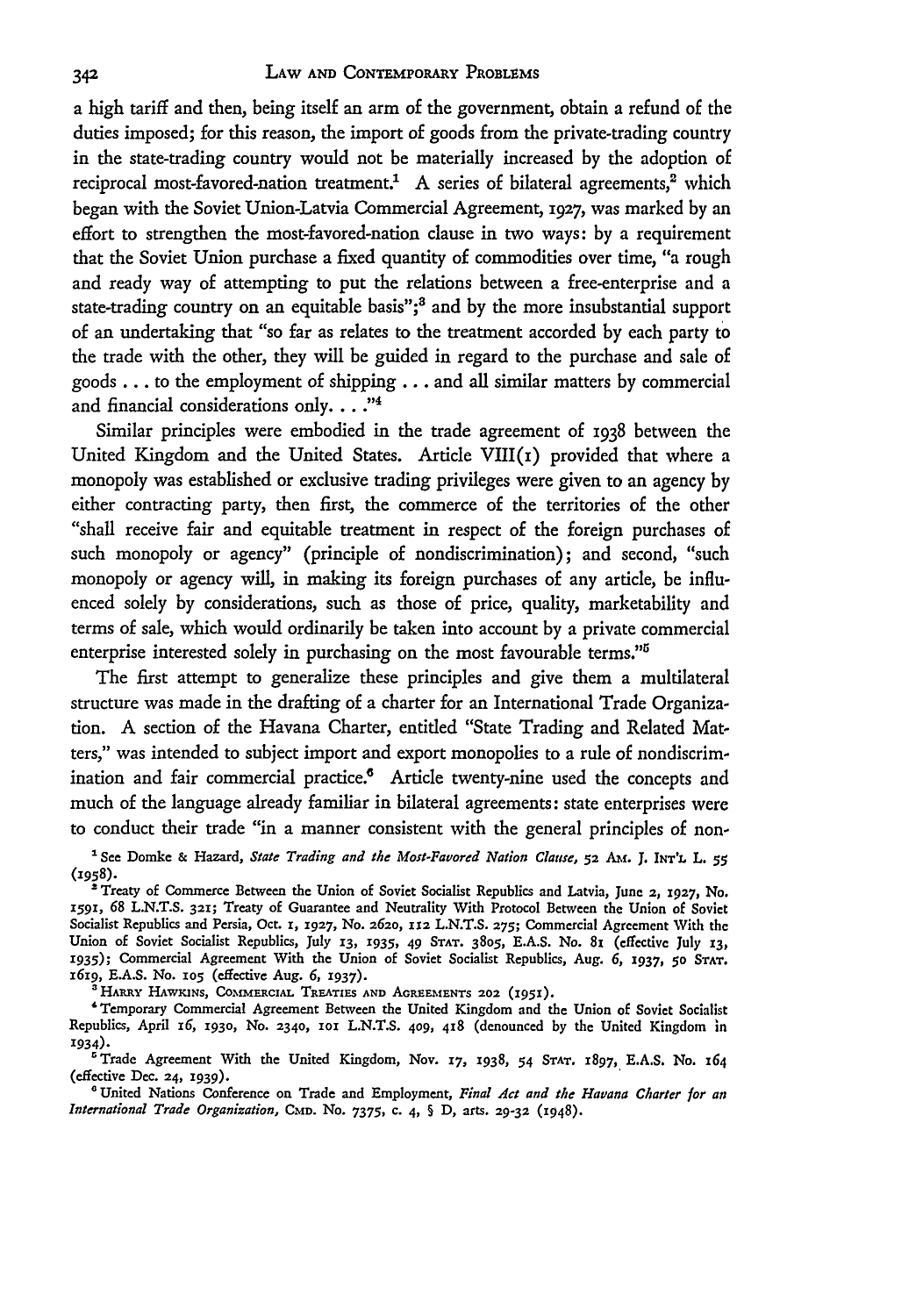discriminatory treatment prescribed in this Charter," and this was explained as requiring that

**...** such enterprises shall, having due regard to the other provisions of this Charter, make any such purchases or sales solely in accordance with commercial considerations, including price, quality, availability, marketability, transportation and other conditions of purchase or sale, and shall afford the enterprises of the other Member countries adequate opportunity, in accordance with customary business practice, to compete for participation in such purchases or sales.

There had been also much discussion at the Havana Conference of the possibility of using the device of fixed purchase undertakings **by** state traders, already favored in bilateral agreements. This would have taken the form of an undertaking **by** state traders to negotiate annual purchasing commitments with the private-trading countries. The idea was finally discarded as impracticable, and the Conference had to content itself with article thirty-one, optimistically entitled "Expansion of Trade." This would have required any members of the proposed International Trade Organization maintaining or authorizing an import or export monopoly to

**...** negotiate with such other Member or Members in the manner provided for under Article **17** in respect of tariffs, and subject to all the provisions of this Charter with respect to such tariff negotiations, with the object of achieving:

(a) In the case of an export monopoly, arrangements designed to limit or reduce any protection that might be afforded through the operation of the monopoly to domestic users of the monopolized product, or designed to assure exports of the monopolized product in adequate quantities at reasonable prices;

**(b)** in the case of an import monopoly, arrangements designed to limit or reduce any protection that might be afforded through the operation of the monopoly to domestic producers of the monopolized product, or designed to relax any limitation on imports....

The goal of negotiation was to be "the establishment of the maximum import duty that may be applied in respect of the product concerned," or "any other mutually satisfactory arrangement" if that were not feasible.

The maximum import duty was, in its turn, defined as

**...** the maximum margin **by** which the price charged **by** the import monopoly for the imported product (exclusive of internal taxes conforming to the provisions of Article **i8,** transportation, distribution and other expenses incident to the purchase, sale or further processing, and a reasonable margin of profit) may exceed the landed **cost....**

The Havana Charter did not include any definition of state trading or state enterprises, and section **D** ("State Trading and Related Matters"), from which the texts above are quoted, speaks indifferently of state enterprises and monopolies, though they are not necessarily the same thing, and makes a passing reference to "marketing boards, commissions and similar organisations."7 However, in chapter five ("Restrictive Business Practices"), the Charter defines the term "public commercial enterprise" as meaning<sup>8</sup>

*" Id. art.* **30.** *' 1d. art.* **54.**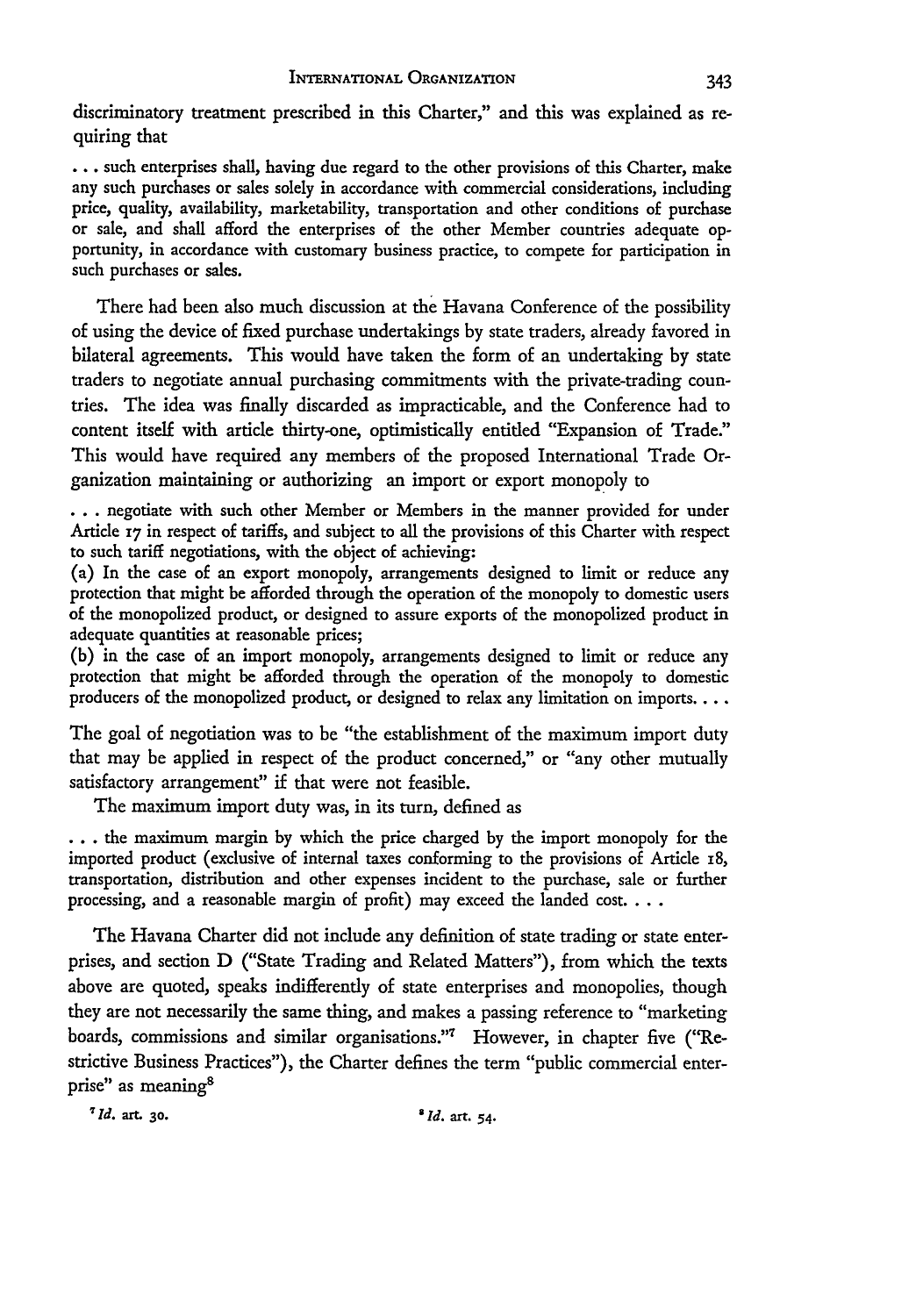- (i) agencies of governments in so far as they are engaged in trade, and
- (ii) trading enterprises mainly or wholly owned by public authority provided the Member concerned declares that for the purposes of this Chapter it has effective control over or assumes responsibility for the enterprises....

Strictly, this definition is for the purposes of chapter five, but if the Charter provisions are taken as a whole, it seems reasonable to assume that the drafters understood a "state enterprise" to be any agency of government, or for which a government is responsible, engaged in purchases and sales on government account.<sup>9</sup> However, it was recognized that, as in the field of state immunity, despite the difficulty of categorizing all governmental functions precisely, it was possible to give some sensible meaning to "governmenal use"; and article twenty-nine was not to apply to imports of products "for immediate or ultimate consumption in governmental use." Further, due regard was to be had to the fact that some monopolies are established for social, cultural, humanitarian, or revenue purposes. $10$ 

The Havana Charter never entered into force, but it has been necessary to review in some detail its provisions on state trading, since they have been carried over into the General Agreement on Tariffs and Trade (GATT).<sup>11</sup> Article seventeen ("State Trading Enterprises"), in its original form, laid down the same rules as article twenty-nine of the Havana Charter, in almost identical language. Further, article 11-4 forbade the operation of an import monopoly in such a way as "to afford protection on the average in excess of the amount" provided for in the schedule of tariff concessions or as otherwise agreed between the parties negotiating a concession.

These pious undertakings, hardly susceptible of control, seem to have had little or no impact on state-trading practices, and in 1954, the contracting parties to GATT appointed a working party to consider a number of proposals on state trading. Acting on its report, the contracting parties introduced amendments to GATT in <sup>1955</sup> which were accepted by all but five. An interpretative note was appended to article 11-4 stating that, in the absence of special agreement, the provisions of this paragraph should be "applied in the light of the provisions of Article **31** of the Havana Charter." Further, two paragraphs were added to article seventeen, requiring that the contracting parties be notified of all products subject to monopoly trading; that contracting parties operating an import monopoly on a product not the subject of concession in schedules inform the contracting parties, at the request of an interested country, of the import mark-up on such products; and that reports on the operation of monopolies be submitted to the contracting parties on request, in order that they may ascertain whether it conflicts with the provisions of GATT. A general exception from these requirements is made for the disclosure of confidential information

**<sup>0</sup>** Contrast **the** meaning given **to "operated by a State"** in **the International** Convention **for the Unification** of **Certain Rules** Relating **to** the Immunity of State-owned Vessels, April **10, 1926, arts. x** and **3,** and Additional **Protocol, May 24, 1934, art.** I, **No. 4062, 176 L.N.T.S. 199, where** governmental and commercial service **are sharply** distinguished.

**<sup>&</sup>quot;o United Nations** Conference on Trade and Employment, supra **note 6, art. 31(b).**

*<sup>&#</sup>x27;61* **STAT. (5), (6) (1947), T.I.A.S. No. Y700** (effective **Jan. 1, 1948).**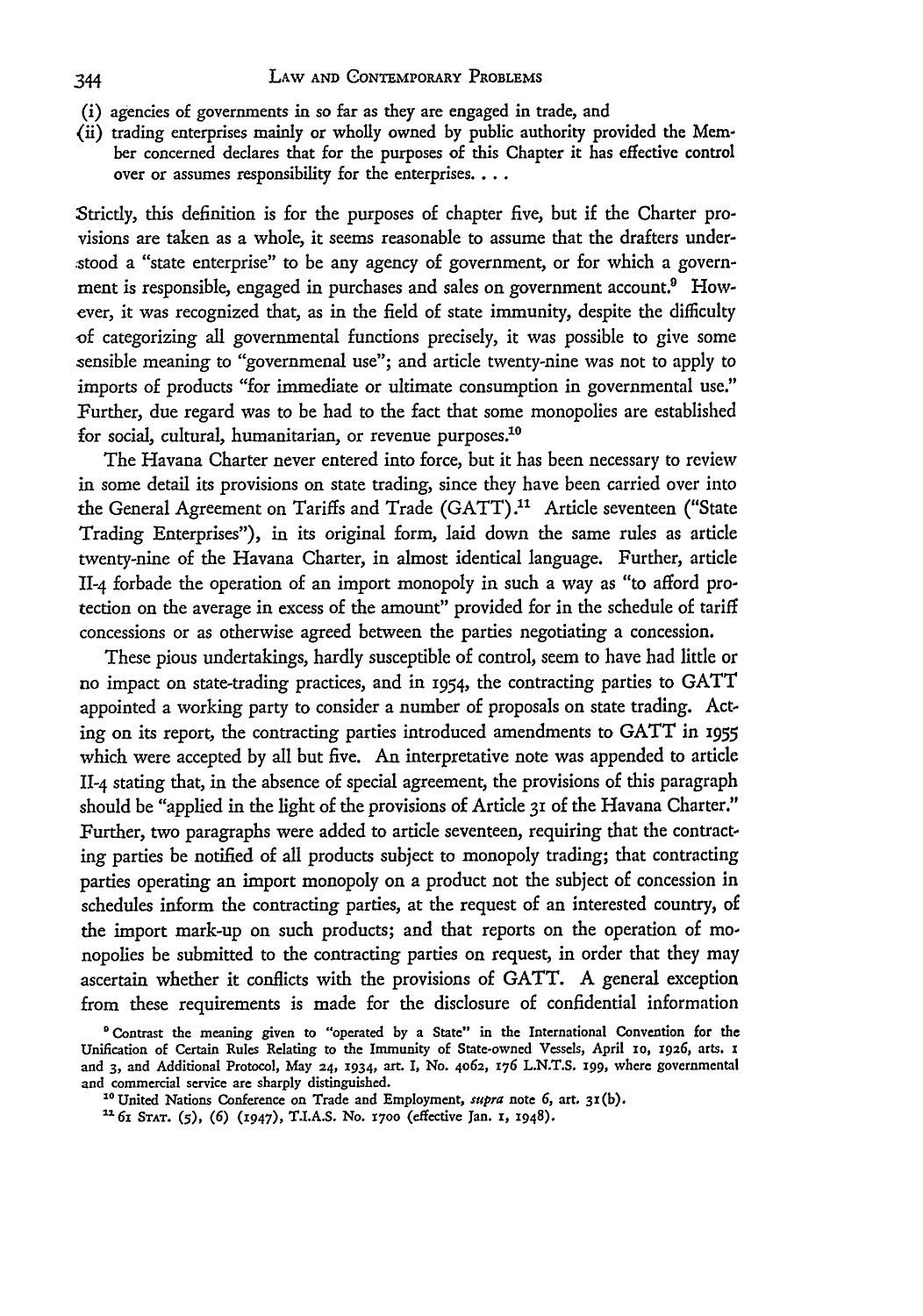which would impede law enforcement, or be otherwise contrary to the public interest, or prejudice the legitimate interests of particular enterprises.

Finally, article eleven, through an interpretative note, makes the rules on quantitative restrictions applicable to state trading, so that a state monopoly may not limit the quantity of imports or exports,<sup>12</sup> except as permitted by those rules.

In November 1958, the contracting parties established a panel which was to examine, among other things,<sup>13</sup>

the notification sent to the Contracting Parties concerning the products imported to or exported from their territories by enterprises of the kind described in paragraph  $r(a)$  of Article XVII, and to make practical suggestions to the CONTRACTING PARTIES with a view to improving the procedure for notifications under that Article.

From this, it appears that article seventeen, even as amended, has so far borne little fruit beyond "opportunities for negotiations and consultations between governments on the trading activities of State enterprises and of private undertakings enjoying exclusive or special privileges."<sup>14</sup>

Nevertheless, it may be useful to attempt a brief summary of these GATT provisions. They seek broadly to curb or eliminate two factors in state trading: undue protection of domestic producers, and trade discrimination.

Goods imported by a state trader may be subject to a tariff bound under GATT. If the state trader purchases all imports of a particular commodity, or a sufficient proportion to permit control of the price, it can, by reselling the imported goods at high prices, provide additional protection for. domestic suppliers offering similar goods at lower prices. The benefit of the tariff binding to the foreign seller could then be nullified. The combined effect of articles 11-4 and XVII-i seems to be: First, if the state-trading country collects<sup>15</sup> the bound duty on the entry of the goods, it may not, on reselling them, increase the price above landed cost by more than a defined "import mark-up,"<sup>16</sup> which is virtually identical with the "maximum import duty" defined in the Havana Charter. Second, there is no obligation upon state traders to negotiate on the margin of protection for domestic suppliers, as there was in article thirty-one of the Havana Charter. However, negotiation is recommended, and it is presumably this which is covered by the interpretative note to article 11-4, that it must be applied "in the light of the provisions of Article 31 of the Havana Charter."

The rule of nondiscrimination by state traders, effectuated through the "commercial considerations" clause, seems of little more effect than a declaration of intent. For "any agency having a monopoly would be acting in conformity with, rather than

- <sup>12</sup> Thus, going further than Havana Charter art. 31(5), which covered only imports.
- <sup>13</sup> GATT, CONTRACTING PARTIES, 13th Sess. 173 (Doc. No. SR. 13/17) (1958).
- **"GATT, COMMERCIAL POLICY, 1957,** at **67** (1958).
- <sup>15</sup> If it does not, it may add the equivalent of the bound duty to the resale price.

<sup>16</sup> Interpretative note to the General Agreement on Tariffs and Trade art. XVII-4(b), *supra* note **11**. The paragraphs added in **1955** to the original art. XVII now require notification of import mark-ups to contracting parties.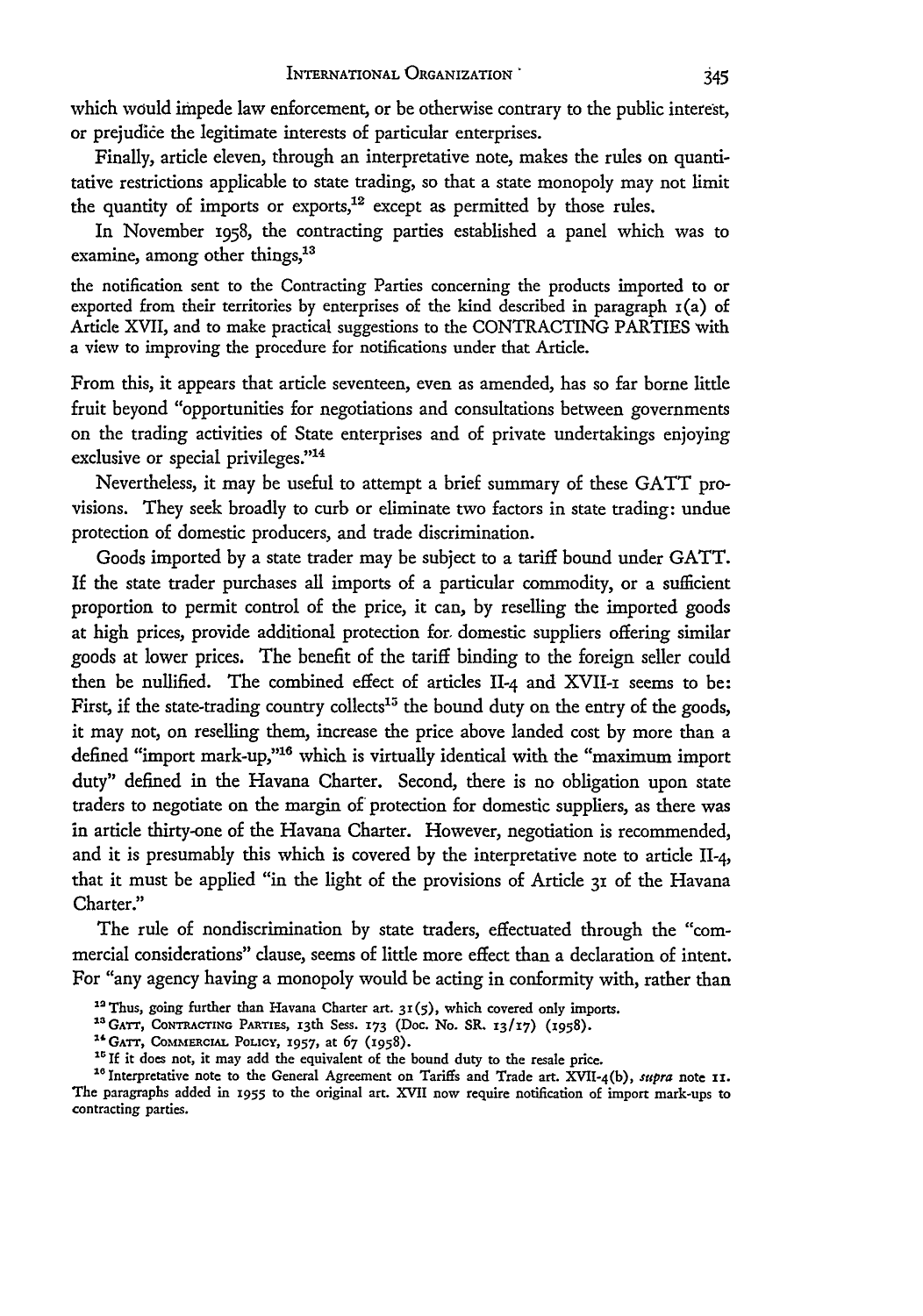departing from, 'commercial principles' and would be buying 'in the market which happened to be the most advantageous in each particular case' if it carried out skilfully the practice of 'discriminatory monopsony.'"<sup>17</sup> Further, it is far more difficult to establish international supervision of the buying and selling practices of a statetrading country, where much may be done by administrative decision, than over its tariffs and quotas: GATT allows that "the charging by a state enterprise of different prices for its sales of a product in different markets is not precluded [for article seventeen] provided that such different prices are charged for commercial reasons to meet conditions of supply and demand in export markets."<sup>18</sup>

In conclusion, the far more stringent provisions of the Rome  $T$ reaty<sup>10</sup> establishing the European Economic Community should be noticed. Article **37(I)** provides that

Member States shall progressively adjust any State monopolies of a commercial character in such a manner as will ensure the exclusion, at the date of the expiry of the transitional period [twelve years from January 1, 1959], of all discrimination between the nationals of Members States in regard to conditions of supply or marketing of goods.

The provisions of this Article shall apply to any body by means of which a Member State shall *de jure* or *de facto* either directly or indirectly control, direct or appreciably influence importation or exportation between Member States. These provisions shall apply also to monopolies assigned by the State.

New measures tending to limit the effect of this undertaking are prohibited, and the Commission is charged with supervision of the manner and timing of the adjustments to be made. Article ninety also brings within the reach of all the rules contained in the Treaty "public enterprises and enterprises to which [member-states] grant special or exclusive privilege." It remains to be seen how these treaty arrangements will evolve.

#### II

# SovIET-BLoc **ARRANGEMENTS**

We may now turn to review very briefly some of the steps to organize statetrading relations which have been taken **by** countries, which **are** members of the Council of Mutual Economic Aid,<sup>20</sup> of General Conditions<sup>21</sup> to be inserted in foreign trade contracts to cover "all deliveries of goods between foreign trade organizations and member countries." There is some doubt whether the adoption of these condi-

<sup>17</sup> JACOB VINER, TRADE RELATIONS BETWEEN FREE-MARKET AND CONTROLLED ECONOMIES 75-76 (League of Nations Pub. No. 1943.II.A.4).<br><sup>18</sup> Interpretative note to the General Agreement on Tariffs and Trade art. XVII-1, *supra* note 11

" Treaty Establishing the European Economic Community, March **25, 1957, No. 4300, 298 U.N.T.S. 11,** 29 (effective Jan. 1, **1958).**

"°The Council was established in 1949, and the present members **are** Albania, Bulgaria, Czechoslovakia, the German Democratic Republic, Poland, Rumania, and the Soviet Union. <sup>51</sup> See Berman, *Unification of Contract Clauses in Trade Between Member Countries of the Council*

*for Mutual Economic Aid,* **7** INT'L **& CoMP.** L. Q. *659* (1958). This article contains a translation of the General Conditions with a commentary.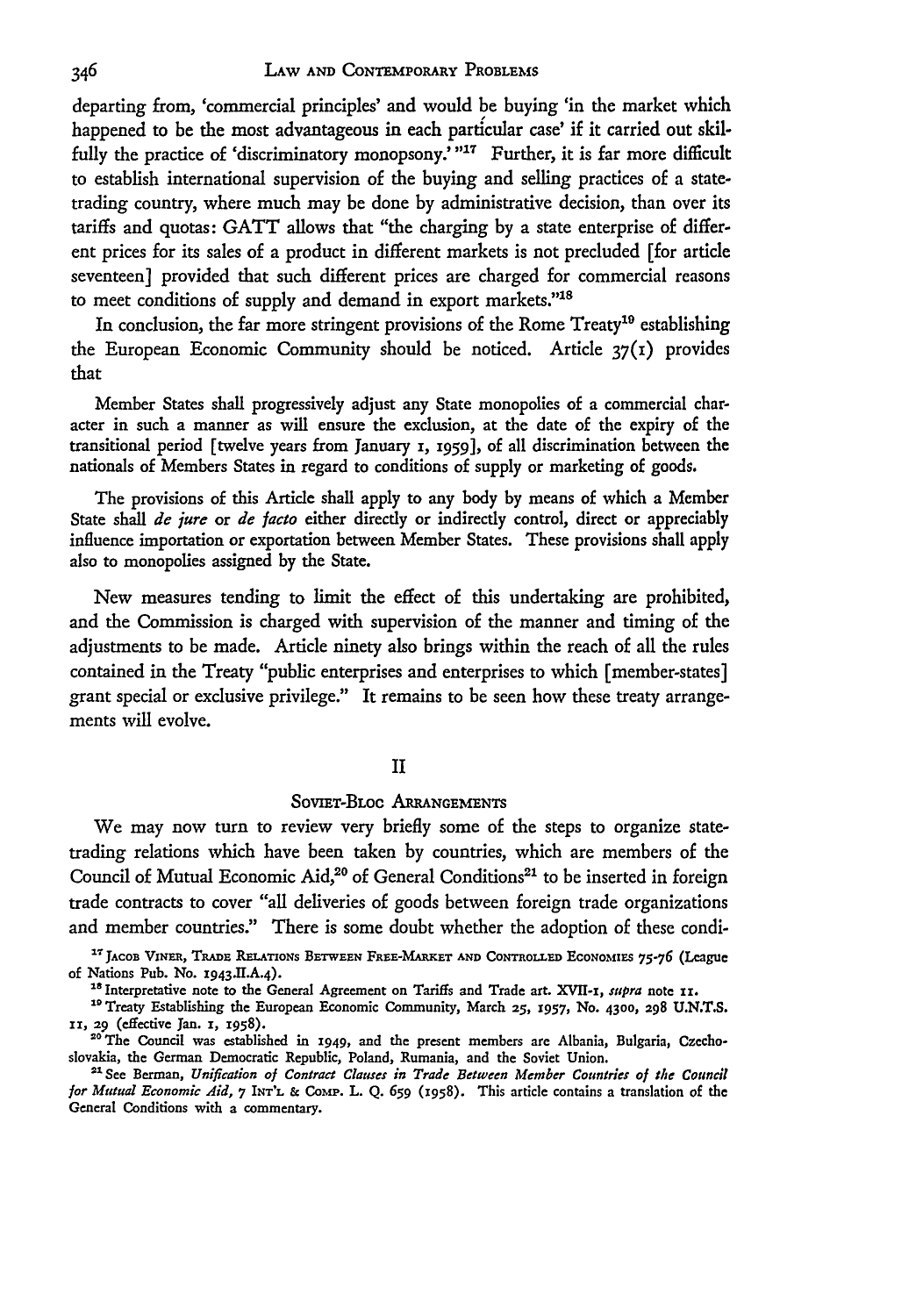tions by a foreign trade organization is mandatory or simply recommended, but it seems that, in practice, they are likely to be extensively used. Some member-countries have<sup>22</sup>

laid down in their bilateral trade agreements that their foreign trade organizations will in their mutual business contracts make use solely of these general conditions but even in such cases, it is provided that the parties may, in certain circumstances, agree upon exceptions.

The General Conditions are highly practical in form and seem to be the fruit of state-trading experience. Of particular interest are:

*Paragraph 9,* which provides as follows:

If the buyer does not fulfill within the time stipulated in the contract any obligations for assuring the seller's production provided by the contract, or if the buyer subsequently changes data previously furnished by him, and if in connection with this there follow substantial difficulties for the seller, connected with production, then the seller shall have the right to adjust the time of delivery proportionately, though not longer than the time of delay on the buyer's part and of performance of the aforementioned obligation, and/or to demand compensation for the actual losses incurred in connection therewith. The seller shall be obliged to give the buyer timely notice of adjustment of the time of delivery. By provision for damages, this secures such advantages as long-term contracts have to give by way of stability of production.

*Paragraph* 22: There are established varying periods of guarantee in which the seller remains responsible for the quality and prescribed characteristics of goods delivered.

*Paragraphs 35,36:* Payment is made by "the bank of the seller's country"; the bank then debits the account of the "bank of the buyer's country," and settlement is made through clearing agreements. The commercial counsellor of the embassy of the buyer's country, called the trade delegate, is the recipient of the documents to be presented by the seller for payment.

*Paragraph 65:* In cases of dispute, arbitration is preferred to access to the "general courts," their jurisdiction being excluded; and, in fact, each of the member-countries has a permanent foreign trade tribunal.

*Paragraph* **72:** No rights or obligations under foreign trade contracts between these countries may be assigned without the consent of the other party. Professor Berman observes of the whole scheme that "it adapts the institutional framework and technique of capitalist trade to trade between state enterprises of planned economies."<sup>23</sup>

<sup>22</sup> Letter from the Czechoslovak Permanent Representative to United Nations to Professor Harold J. Berman. *Id.* at 661.

<sup>23</sup> Id. at 664.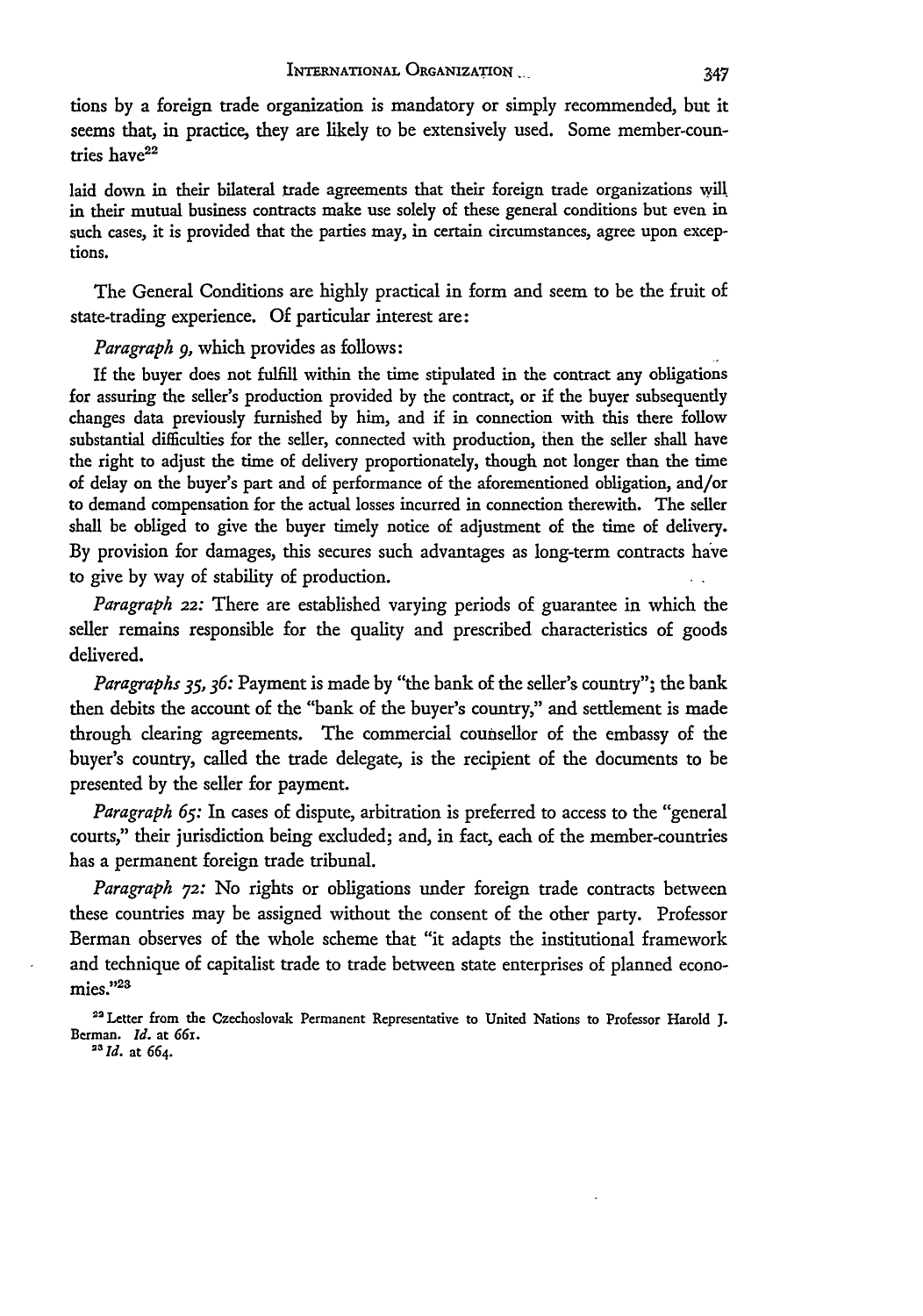#### **III**

## EAST-WEST TRADE

Nevertheless, the venture made in the Economic Commission for Europe "to subject to some form of international regime" trade between the state-trading countries of East Europe and other countries represented on the Commission has so far had little success. In *1956,* the Soviet Union proposed an All-European Agreement on Economic Cooperation.<sup>24</sup> This proposal was conceived on broad lines, but contemplated that the Agreement would, in particular, deal with "trade and international payments, transport and communication, credit and banking, insurance, shipping and the like." Two articles of the Soviet draft agreement particularly concern us here:

*Article 5.* The participating States shall on a reciprocal basis grant to each other unconditional and unrestricted most-favoured-nation treatment with regard to all matters of trade and shipping between them and with regard to the status of natural and legal persons conducting business on the territory of any participating State subject to the conditions under which such activity is authorised by the law of such State.

A Contracting Party shall not apply with regard to the import from, or export to, the territory of another party any limitations, prohibitions or formalities not applied in this iegard to all participating States.

*Article* **7.** In order to facilitate the exchange of goods and services in European trade, the participating States shall endeavour to use the method of multilateral settlements in their trade relations, and shall in particular instruct their central banks to take part in a mdltilateral compensation agreement prepared within the framework of the United Nations Economic Commission for Europe....

Comments on the draft agreement were received from the countries participating in the Commission, and they were, in general, conciliatory, but sceptical. Apart from the countries of East Europe, whose comments were characteristically brief and formal, pleading for the adoption of the Agreement, members of the Commission joined in criticizing the draft of articles five and seven on two main lines: First, there were already a number of international agreements and agencies in the field, which, if properly employed and directed, could achieve the ends proposed in the draft. Second, the differences in economic structure and policy between the countries of East Europe and the rest would inhibit the operation of article five and defeat its intent.<br>The United Kingdom said:<sup>25</sup>

It is not clear how in practice one country can be satisfied that "most-favoured-nation" treatment is being accorded fully and without discrimination by another country where trade is carried on entirely or mainly by State agencies. Where trade is mainly governed by long-term contracts moreover, the "most-favoured-nation" principle can only operate at infrequent intervals, and not continuously. It is also exceedingly difficult to determine

<sup>&</sup>lt;sup>24</sup> U.N. Doc. No. E/ECE/270, pt. 1 (1957).

<sup>&</sup>lt;sup>25</sup> Observations of the Government of the United Kingdom, *id.* at 56-57.